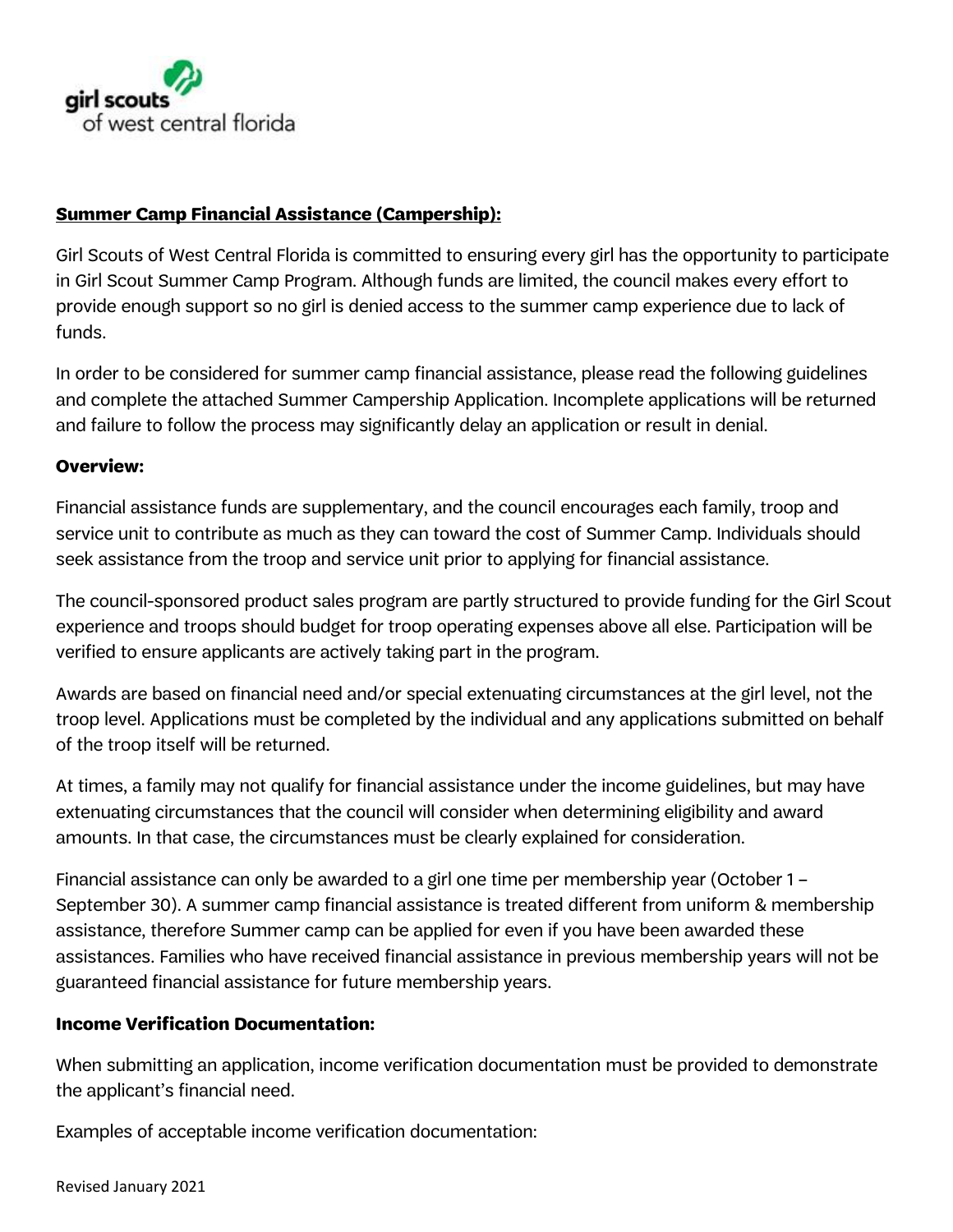- 1. Unemployment notification letters/receipts
- 2. Disability/social security statements
- 3. Food stamp/public assistance award letters/receipts
- 4. Public housing acknowledgments

5. Last four paystubs of 2020 or 2020 Tax Return (Please black out social security numbers)

Please note the most recent copies of any income verification documentation should be included. Applicants are required to submit at least one type of income verification documentation listed above. All information is kept confidential and in a secure location. The council does not require income levels to be demonstrated, only proof of financial need as evidenced by other forms of public assistance. Do not send copies of bank statements, investment statements or W-2 forms.

# **Campership Application Instructions:**

Please do not submit the campership application until you have registered for a summer camp session. Registrants will be responsible for paying the initial deposit to secure camp reservations as well as the difference between the amount awarded and the cost of camp. The deposits differ by camp type, so be sure to check the event details. The deposit is refundable if the request for financial assistance is denied or does not meet the need.

Registering online:

- 1. Proceed to the online registration system through www.gswcf.org.
- 2. Register for the camp session of your choice.
- 3. Pay the applicable deposit associated with the camp.

4. Click here to complete the Campership Application and submit required documentation to <https://form.jotform.com/210214624470040>

## **Review Process:**

Received applications with submitted documents will be reviewed and processed, which may take up to 7-10 business days (starting March 1, 2021). The council receives a large amount of applications each year and each one must be individually reviewed; please wait the allotted time before contacting the office for a status update.

Depending on the outcome of the review process, a letter will be emailed to the applicant communicating one of the following:

**Approval** – Full amount of the requested award has been approved, and any associated vouchers will be included.